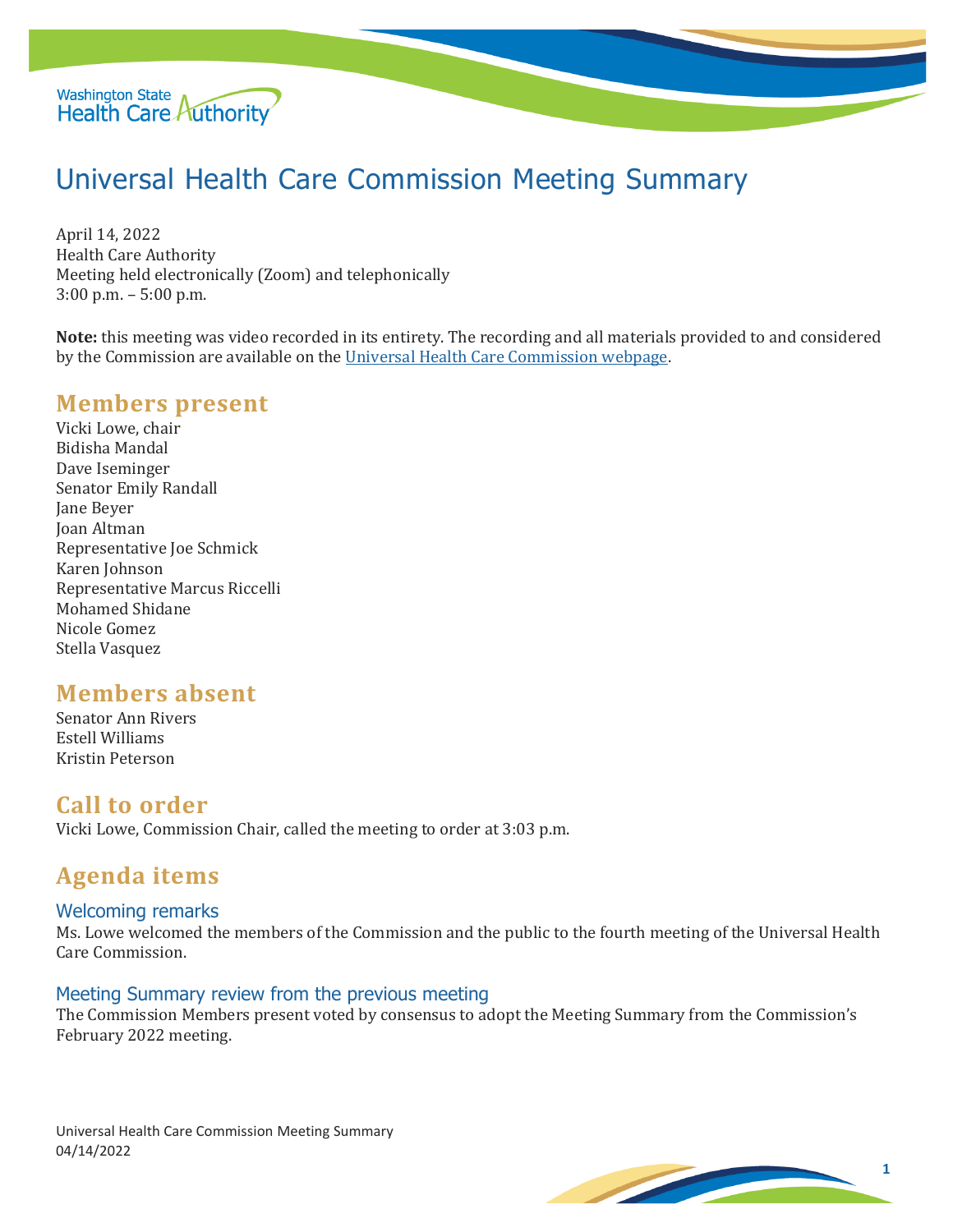#### Public comment

Ms. Lowe called for verbal and written (via the Zoom chat) comments from the public.

Kelly Powers, a Cascade Care enrollee, urged that the Commission's report to the Legislature (due November 2022) should include the Universal Health Care (UHC) Work Group's financial analysis of Model A (state-governed, stateadministered), particularly the \$5.6B in estimated annual savings. She also noted that though uninsured rates have decreased, the number of underinsured Washingtonians has increased. (Verbal)

Lynette Vehrs, Registered Nurse and President of the Washington State Nurses Association remarked that nurses want universal health care. She shared that in her nursing practice, it was emotionally painful to care for patients who were denied medication or procedures due to lack of health care coverage. (Verbal)

Cris Currie, retired Registered Nurse, encouraged the Commission to work promptly with Health and Human Services (HHS) to the develop a 1332 waiver. He suggested that waiver authority can be granted prior to finalizing a single-payer funding plan, and that the Commission should determine the projected amount of passthrough funding from the 1332 waiver, as this information may it easier to pass the necessary legislation. (Verbal)

Roger Collier urged the Commission to read his written proposal for the Washington health care plan which combines two of the goals of the Commission; 1) to make immediate and impactful changes to the current health care system, and 2) to take the first steps toward a universal financing system. He asked Commission Members to consider letting him read his full proposal at a future Commission meeting. (Verbal)

Pam Dalan, Registered Nurse, remarked that 25-30% of the current health care budget is dedicated to administration. She called on the Commission to work on creating a finance committee and consider the formation of an ad hoc committee to make recommendations on the finance committee formation. She also asked for further transparency regarding consultants engaged to work with the Commission. (Verbal)

Marcia Stedman, Board Member for Health Care for All Washington, remarked that it is impossible for the costs of universal health care under a publicly administered system to be more costly than our current system. She recommended that the Commission move quickly to form an ad hoc committee to make recommendations for the creation of a finance committee. (Verbal)

Maureen Brinck-Lund commented that the chart on page 69 (of the meeting materials) describing Models A-C only displayed the estimated savings for the implementation year. She noted that Model A generates \$5.6B in savings annually past the implementation year. (Verbal)

Kathryn Lewandowsky, Registered Nurse and Vice-Chair of Whole Washington, stated that true health care reform has been a topic of discussion for decades in each election cycle and has never been achieved. She remarked that the COVID-19 pandemic has exposed the disadvantages and shortcomings of the current for-profit health care system. (Verbal)

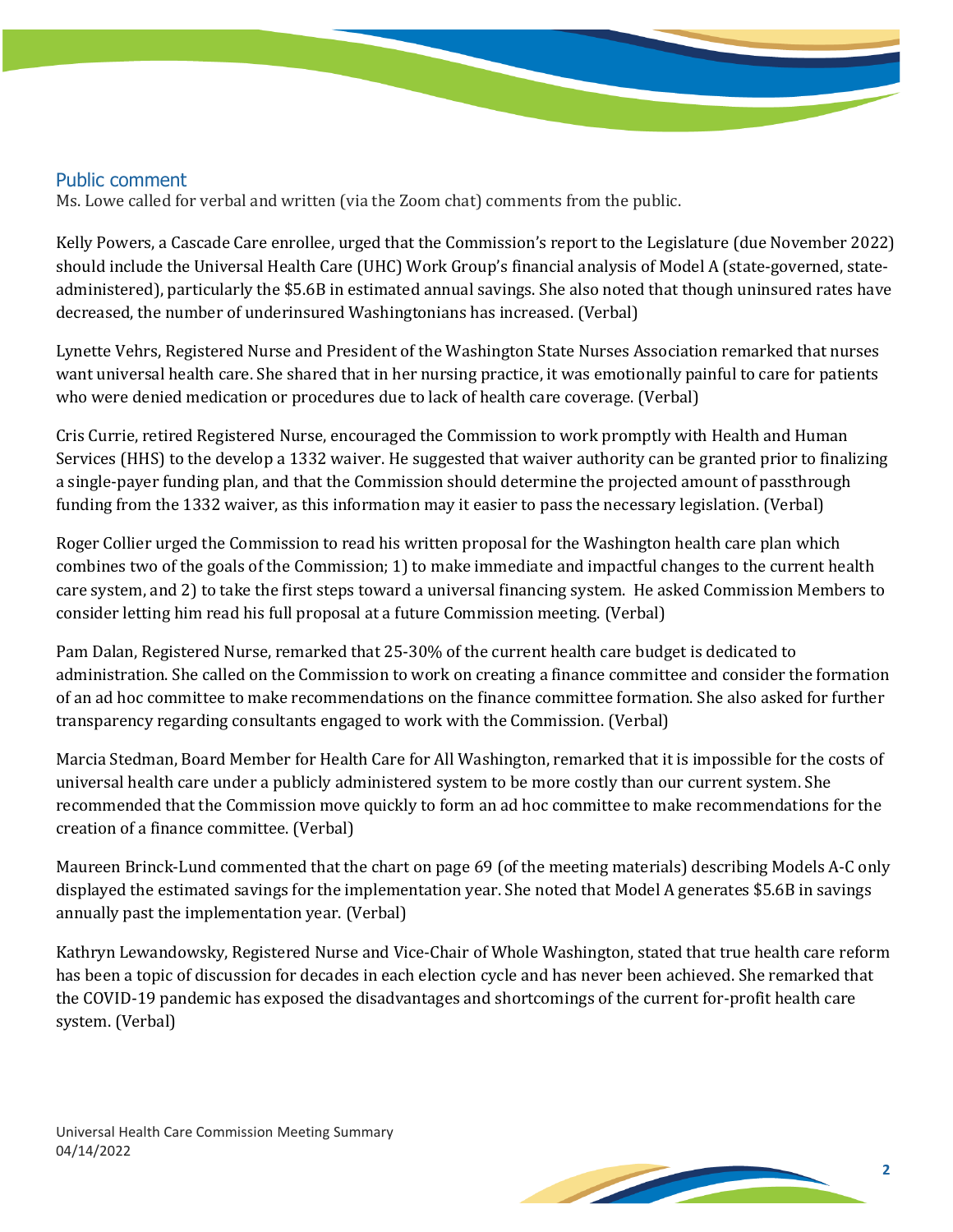Presentation: Evan Klein, Special Assistant for Policy and Legislative Affairs, Health Care Authority (HCA), and Jane Beyer, Commission Member and Senior Health Policy Advisor with the Office of the Insurance Commissioner (OIC), shared updates from the 2022 legislative session.

Mr. Klein shared that 2022 was a short legislative session and a supplemental budget year. The state's revenue increased by over \$5B, and the Health Care Authority's budget increased by over \$1.5B. HCA's increased funding is designated for various HCA programs as well as the creation of new programs, which also includes provider rate increases. HCA analyzed over 200 pieces of policy legislation and received over 55 new legislative reporting requirements.

At least two bills will have a significant impact on HCA and may be relevant to the work of the Commission. The first, Senate Bill 5589 (primary care expenditures), directs the Health Care Cost Transparency Board to analyzing progress towards spending 12% of total statewide health care expenditures on primary care. The second, Senate Bill 5532 requires the Prescription Drug Affordability Board to identify and conduct affordability reviews of drugs that have been on the market for 7 years and meet certain criteria. The Board is also authorized to set upper payment limits for up to 12 drugs beginning in January 2027. Other directives for HCA in the budget proviso include the following: standing up a new coverage program for individuals earning under 138% of the Federal Poverty Level (FPL); funding for continuous enrollment for children up to age 6; and a suite of provider reimbursement rate increases.

Ms. Beyer shared three bills, of which the first two were high priorities for consumer advocates regarding commercial health insurance. The first, House Bill 1688 (balance billing), passed with bipartisan support and broadens the scope of services protected from balance, or "surprise" billing. This bill also prohibits hospitals and providers from requiring patients to waive their balance billing protections. A provision of this legislation allows individuals with a behavioral health emergency to receive services regardless of whether the provider issuing services is in-network of the individual's health care coverage/plan.

Senate Bill 5610 (specialty medications/"co-pay accumulator bill") is the second high priority bill for consumer advocates regarding commercial health insurance. This bill directs private health plans to count the value of thirdparty payments, including manufacturers' coupons, toward a consumer's health plan deductible and their maximum out-of-pocket if, 1) a drug doesn't have a generic equivalent or a therapeutic equivalent that's a preferred drug on their health plan's formulary, or 2) if a consumer has been able to have a drug covered as an exception process.

The third bill updated coverage of audio-only telemedicine (House Bill 1821). This legislation revised the requirement that the patient have an established relationship with the provider issuing audio-only telemedicine services before the audio-only telemedicine will be covered by insurance.

Presentation: Dan Meuse, Deputy Director of State Health and Value Strategies at Princeton University, shared Federal Coverage Structures and Hurdles for State-Run Financing Systems.

Mr. Meuse outlined the various methods of coverage for individuals post-Affordable Care Act (ACA):

- Medicare 65 and over, some disabled
- Medicaid Available to individuals under 138% of FPL (except undocumented individuals)
- CHIP (Children's Health Insurance Program) Available to lower-income children
- Self-Marketplace coverage (except undocumented individuals)

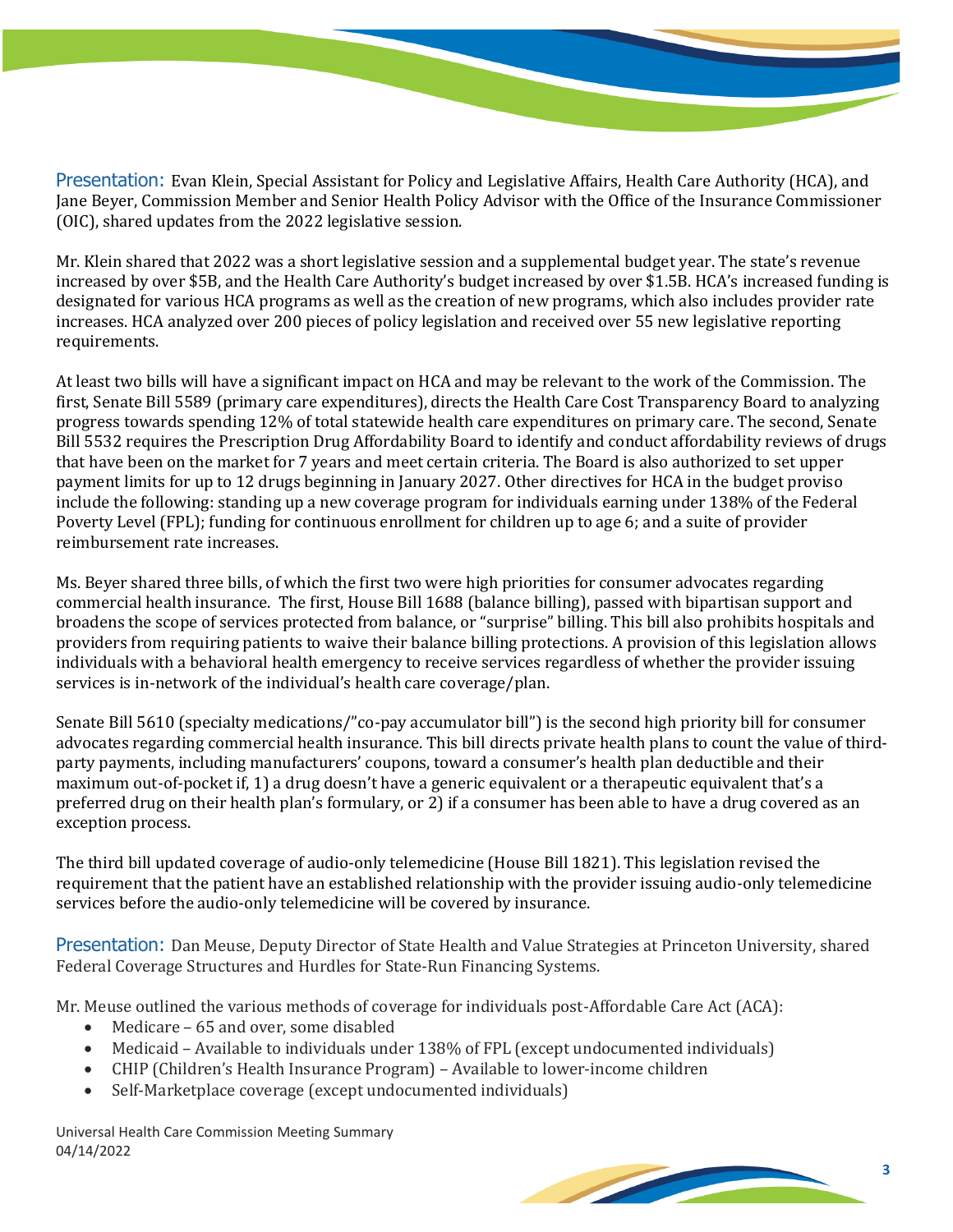- - Employer Most, though not all employers offer coverage to full-time employees

Mr. Meuse shared that Medicare is likely the largest hurdle for a state-run health system. Medicare represents the single largest revenue line for most hospitals and functions the same across the country. Additionally, funding decisions for Medicare are completely under federal control. However, if Washington can find savings in Medicare, then this savings could fund coverage for other population groups. Maryland and Pennsylvania have some level of control over Medicare payments for hospitals through a CMMI (Center for Medicare and Medicaid Innovation) waiver.

- For over 40 years, Maryland has had an agreement with the federal government to set rates for hospital reimbursement in the state's health care system. In 2014, Maryland engaged with CMMI to implement a statewide waiver allowing the state to set rates for Medicare payments (in the ACA context) and leverage savings from the rate setting under the waiver into other population health opportunities.
- Pennsylvania allows rural hospitals to opt into a waiver-based payment program that transitions payment away from fee-for-service to a global budget.

Medicaid and CHIP are a federal/state partnership where funding decisions are generally under state control subject to some federal constraints. Eligibility for these programs is often income-based, though states can apply for "demonstration waivers" to add populations and change funding and payment models. However, the federal government must approve changes to Medicaid programs which may impact the state's ability to innovate depending on the current administration. While Medicaid has some flexibilities, the program pays providers less than Medicare and commercial insurance.

The individual market is a federal, state, and private market partnership, where states can regulate coverage, but federal dollars are critical for affordability. There are limits on how states can innovate in their individual market and the individual market relies on the current insurance system.

The employer market is protected by a federal law called ERISA (Employee Retirement Income Security Act, 1974) and is likely impenetrable without some level of legislative change. The two models for employer-sponsored coverage include the fully insured model and the self-insured model. A large multi-state employer is usually selfinsured so they can contract with a large, national carrier to provide coverage to their employees. The employer market represents the largest pool of portable dollars because employers overpay for services as compared to public programs.

Federal authority lives in three departments including Health and Human Services, the Treasury, and the Department of Labor. The agencies under these respective departments have varying levels of flexibility for transitioning to a unified funding model. Flexibility is most generous for Medicaid, the marketplace, and premium tax credits. There is moderate flexibility in Medicare and COBRA. The areas with limited flexibility are ERISA, employer health insurance exclusion, Federally Qualified Health Centers, and hospital payments.

Even programs with ongoing flexibility have constraints and the model of flexibility looks different to federal officials than to state officials. Crafting a payment model will be the greatest challenge. There is no single payment structure that can be used for all services. Additionally, managing a budget will likely require payment model innovations, including global budgeting which requires provider system participation.

Mr. Meuse noted that the current system was built and designed with structural racism at its root. For example, Medicaid was limited to certain income levels and pays providers less than other providers. In its pursuit of a new

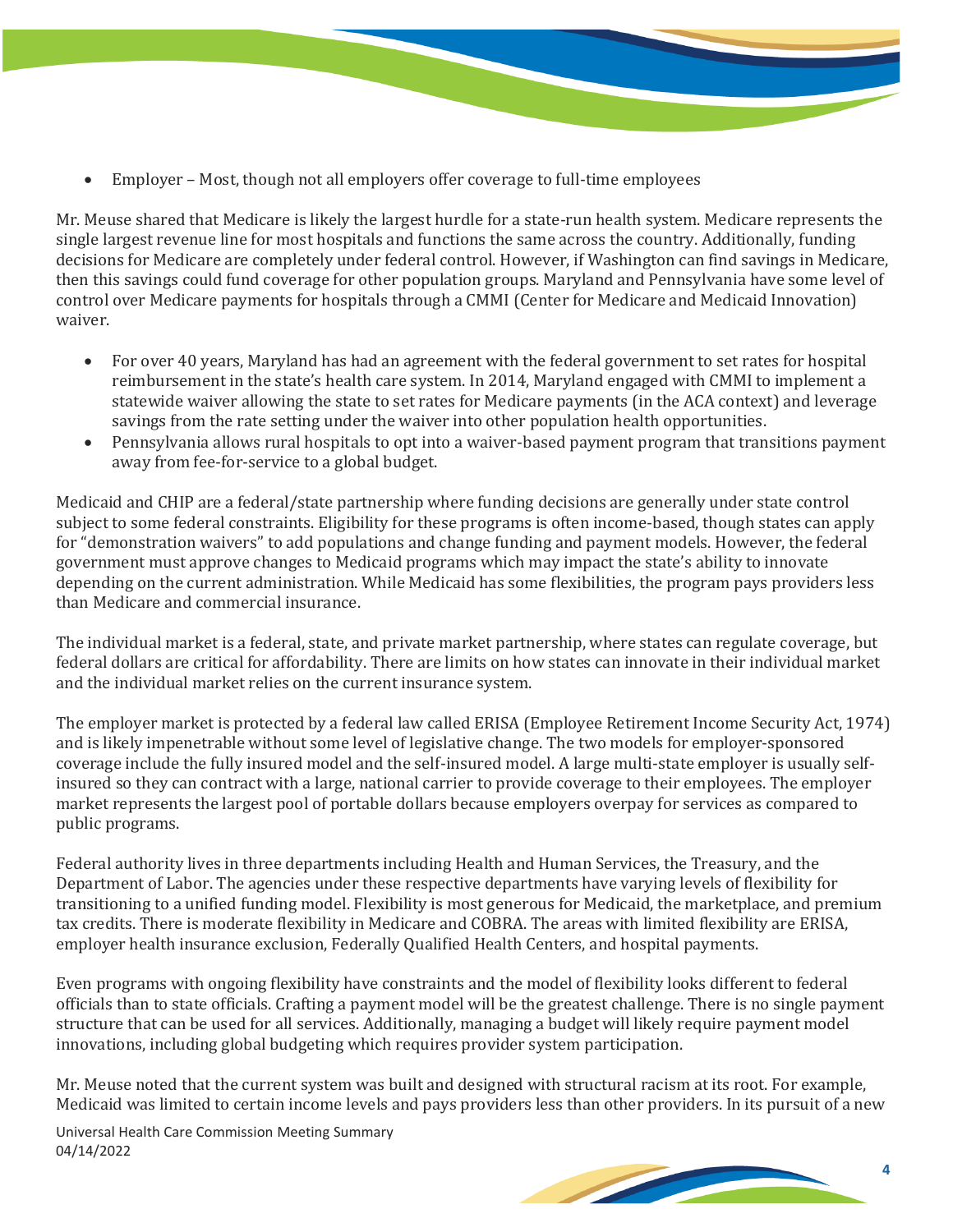health care delivery and financing system, Washington must ensure that it is equity centered to create a model in which the remnants of racism are eliminated.

Presentation: Liz Arjun and Gary Cohen, Health Management and Associates, shared section 1 and section 3 of the draft report to the Legislature, due November 2022. Section 1 covers a synthesis of analyses done on Washington's existing health care finance and delivery system and section 3 addresses the legislative requirement to create an inventory of the key design elements of a universal health care system.

Section 1 of the draft report focused on the issues in Washington's current health care system, as well as many of the policy responses developed to address them. According to the Washington State Office of Financial Management, the current uninsured rate is the lowest ever as a result of the ACA and work by the state to maintain and increase coverage for Washingtonians. However, the uninsured rate for some populations has increased, specifically for American Indian/Alaskan Native, Hawaiian and Pacific Islander, and Hispanic populations.

Health care costs have increased over time and are exceeding inflation and wage growth. Some of the policy responses to rising costs include the establishment of value-based payments, the Health Care Cost Transparency Board, the Prescription Drug Price Transparency Program, and the Prescription Drug Affordability Board.

In terms of health care workforce, the number of physicians in the state increased. However, physicians are disproportionally allocated throughout the state and are particularly concentrated in Chelan County. There are significant shortages in behavioral health and nurses. Hospital consolidation has also increased significantly.

The Universal Health Care proposed three models (Models A, B, and C) for universal health coverage in Washington. Ms. Arjun remarked that Washington is moving forward with implementation of Model C (access to coverage for undocumented immigrants) through a 1332 federal waiver.

Section 3 of the draft report focused on the design elements of a universal health care system. Eligibility and enrollment in the unified health care financing system is a consideration with a goal to cover every Washingtonian under a universal system. The covered benefits and services under the unified health care financing system will also need to be considered. Mr. Cohen raised considerations regarding whether essential health benefits, dentals, vision, and benefits mandated by Medicaid would be covered under the new system.

In terms of financing, it will be key to identify an approach to align or pool all funding sources to finance the benefits and services covered under the new system. One approach for consideration is the unified health care financing system could move away from a fee-for-service model and toward value-based payment models in order to encourage provider participation, as well as to improve quality and reduce health care costs. Mr. Cohen noted the importance of investing in administrative and operational capabilities to implement a cohesive model.

Mr. Cohen highlighted that in terms of governance, it will be important to ensure transparency and accountability for planning and implementing the new system. Additionally, the voice of consumers must be part of decision making.

Adjournment Meeting adjourned at 5:00 p.m.

## **Next meeting**